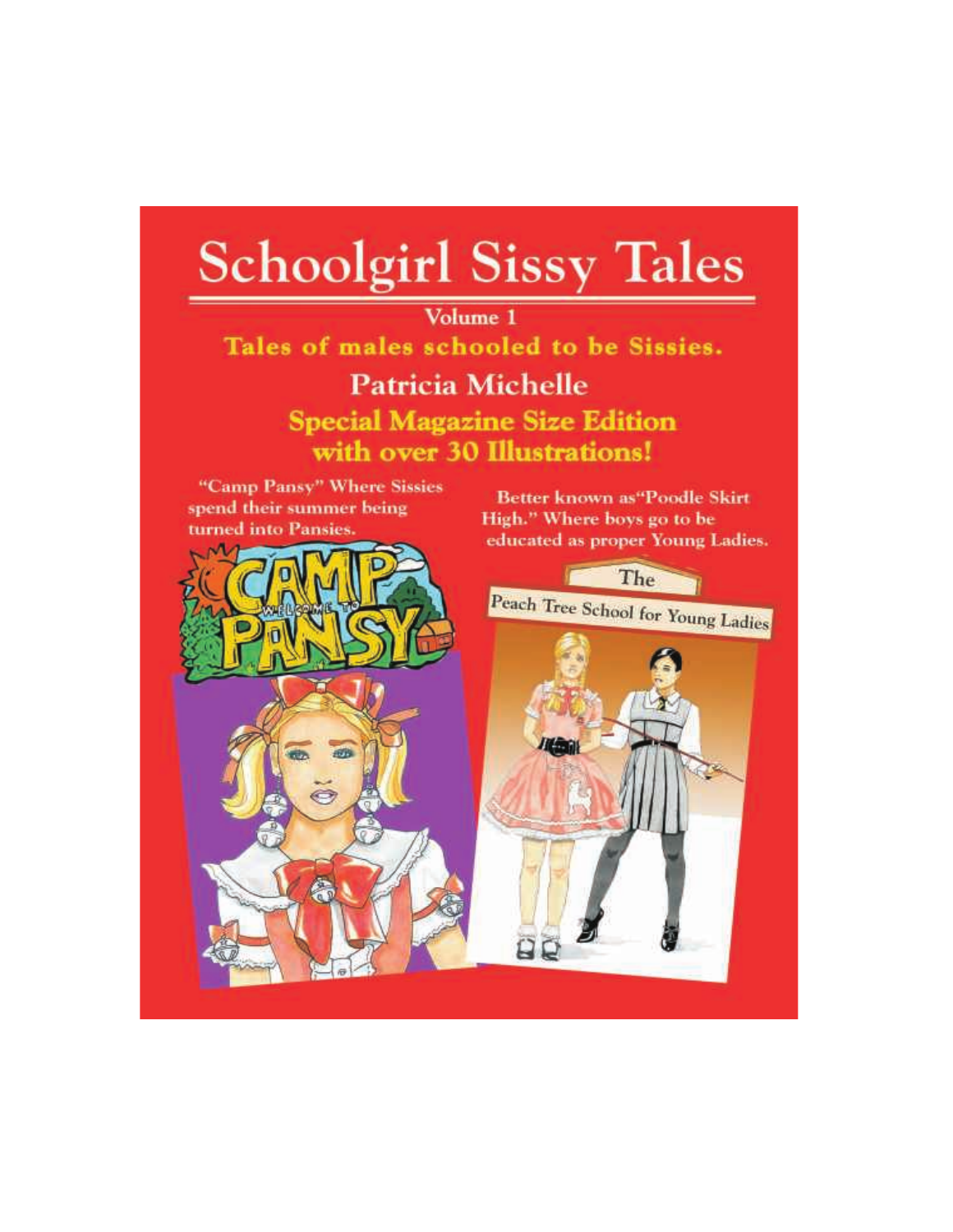

## Copyright © 2016

Published by Mags, Inc All Rights Reserved. No part of this book may be reproduced without the written permission of the publisher, except for brief quotes contained within a critical review.

For information address Mags, Inc. P.O. Box 5829 Sherman Oaks, CA 91413 USA

Call toll free (800) 359-2116

www.magsinc.com

COPYRIGHT ©) 2016 MAGS, INC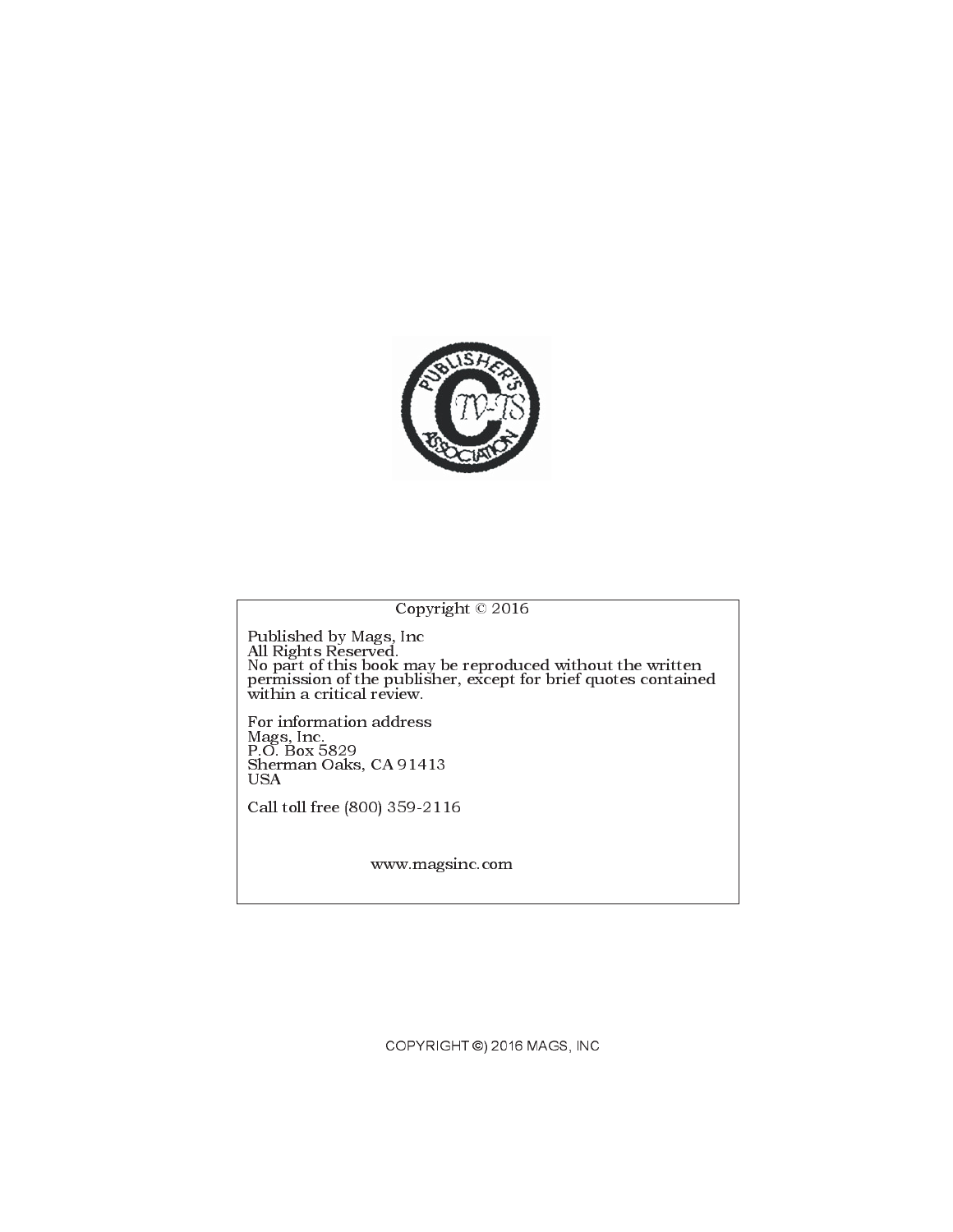

by Patricia Michelle

# Prologue

Lexus Taylor didn't take crap from anyone. Especially her husband of two years, Brandon. Marrying him had been a simple power move on her part. At thirty-one she knew her days as a high paid, runway model were just about over.

Besides modeling she had a great fashion sense and as a past time designed outfits that were widely praised and quickly scooped up. When several people in the industry encouraged her to start her own line of clothing she knew that was her future.

High paid as she was she was dismayed at what just the startup costs were going to be. What she needed, she mused, was a rich, sugar daddy. And she found one.

Lexus was constantly invited to all manner of high class events. It was at a dinner party that she met Brandon Conners. Filthy rich, although not of his doing, inherited. It was plain to her that he was totally infatuated with her from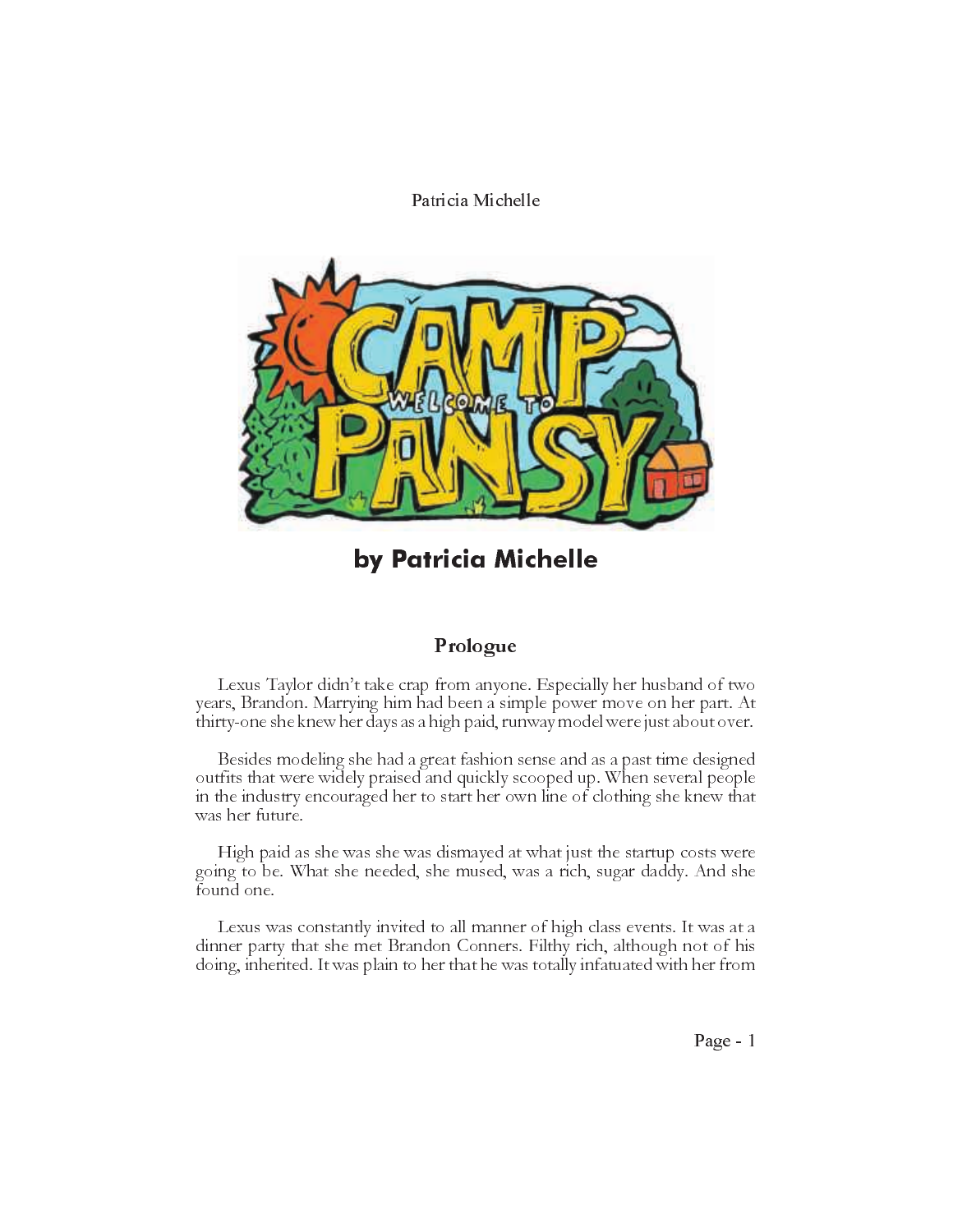the moment they met. She soon had him wrapped around her finger and married in three months.

He was a nice enough guy. Sort of a milk toast compared to her high energy,, dominating, self assured presence. She didn't love him, of course. But she was nice to him, even in bed, which was a supreme disappointment, although she never let on.

Her plan worked perfectly, and soon she had all the money she needed, and more, for her new endeavor.

The marriage went as she'd planned, at least for a while. But then Brandon, getting all full of himself, started acting as if he was actually the head of the house. Trying to give her orders. In public showing her off as if she was his trophy wife. Ordering her around and correcting her in front of her friends. Then taking to calling her his, "wifey."

It infuriated her and finally she'd had enough. Right in the middle of a dinner party she was giving for potential customers and friends he tried correcting her, saying, "Now, now honey bun, that's really all wrong."

Coldly and calmly Lexus said, Will you excuse my husband and I for a few minutes?"

"What is it you want, we have.." he started to say in a huff when they got to their bedroom.

"So, you think you're the big man of the house, the one who wears the pants?" She asked.

"Well, I am your husband," he replied belligerently.

"Here's what I think of you as the man of the house," she stormed, and kicked him as hard she could with her sharply pointed toe right in the balls.

As he doubled over in pain she grabbed him by the ear, picked up a steel hairbrush, dragged him over her knees and blistered his ass until he was crying, kicking his feet and begging her to stop.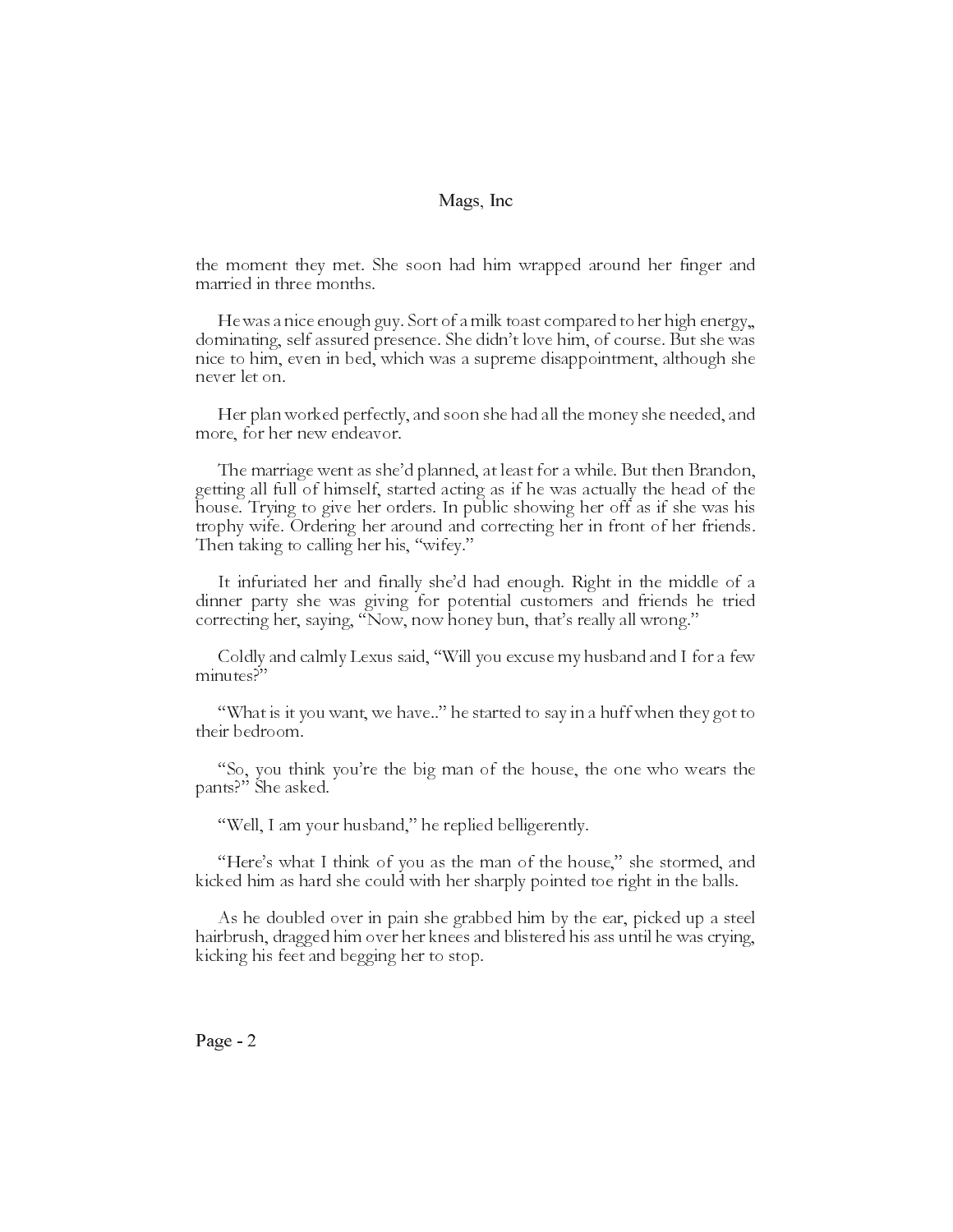"From now on I wear the pants in this marriage, not you," she thundered, yanking off his pants and briefs. Then strong armed him the nearest corner ordering him to put his hands on his head. As he did she used one of scarves to tightly bind his ankles together

"You'll stand in the corner until my guest leave. I think I just proved you're not the man you think you are, and I'm going to make sure you never forget it," she swore.

### Chapter  $1$  "Please I don't want to go to camp!"

Two years later Buffie, as she'd scornfully renamed him, stood begging in front of her. In his cute, pink, skin tight sailor shorts that showed off his unbearably tightly corseted sissy waist. The nearly sheer, sleeveless top with a huge bow that perfectly showed off his shameful bra. Three inch, high heeled mary janes and ruffled ankle socks perfectly displayed his hairless legs. His hair was in a cute, ponytail with a pink bow in it. And with his make up there was no mistaking him for other than the sissy she'd turned him into. Pink lipstick, long eyelashes, pink eyeshadow, rouged cheeks and dangling from his ears the largest, pink, earrings.

"PPlease Mth Taylor, pleth don't senth me toth summher camp," he lisped s pleadingly.

"It can't be helped. I'll be gone the whole summer. Business trips and then Tom and I are going to cruise the Greek islands. And Martha, who keeps you well supervised, Ive given the summer off to go back to Mexico to visit her family. And The Sissy Day Care Center doesn't board sissies. Besides, at summer camp, you won't be a sissy you'll be a Pansy, Pansy Buffie. You remember all the wonderful activities they had for all the Pansies. I'm sure you had a wonderful time," She gloated.

"II didth, I hated it," he protested, stamping his dainty feet.

"Oh, I'm sure you didn't really hate it. You just needed a little time to adjust to their, well, unique environment. Now that you know what to expect I just know you'll have an even great time," She giggled.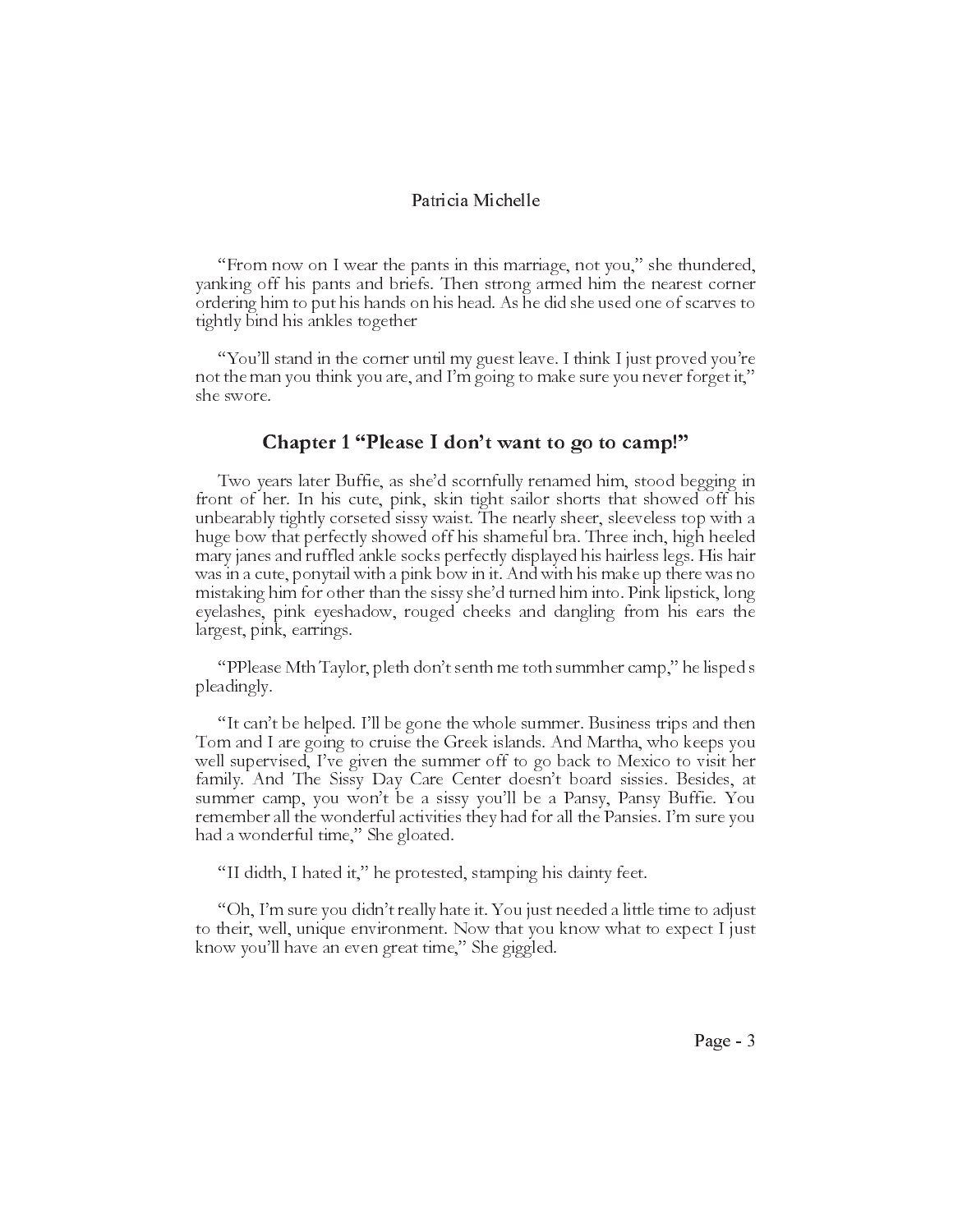"Now, one more protest and you won't be able to sit down during the long" drive, that's a promise," she warned Sissy buffi, who had a defeated look on his face as he trudged unwillingly to the car.

## Chapter 2 The Sissy Day Care Center

My name is Rita Morgan. My two best friends, Anita Brodley and Gillian Browner, and I had one thing in common. We'd all had marriages with physically abusive husbands. Over drinks out main topic was what do we do with them?

Divorce yes, of course. Take them for everything they had, which we got. But, we all agreed that was hardly enough. We wanted not only our revenge, but to humiliate them as much as we'd been.

Men who abused women, we agreed, weren't real men at all, and we were just the ones to teach them that.

So, what we did was forcibly turn them into sissies. Feminized just enough so that everyone looking at them would laugh, point and giggle and humiliate them over and over.

The problem was what to do with them during the day. Which is when we came up with the "3Bs Sissy Day Care Center". Setting up a website advertising our Day Care we were frankly stunned at the number of inquiries. In the first month alone we took in a dozen sissies from women who wanted a place "to" park" their sissy during the day. Being assured that they would be treated appropriately as the sissies they were. We assured them that our primary philosophy was never to allow them to do anything that would remind them that they once thought they were actually a real man.

We treated all the sissies as immature, juvenile little children, which we considered their level of maturity. They hated it, naturally, which we felt was good for them and kept them in a proper state of mind, or else.

The women loved it when they came to pick up their sissies and they were sobbing with a very sore bottom.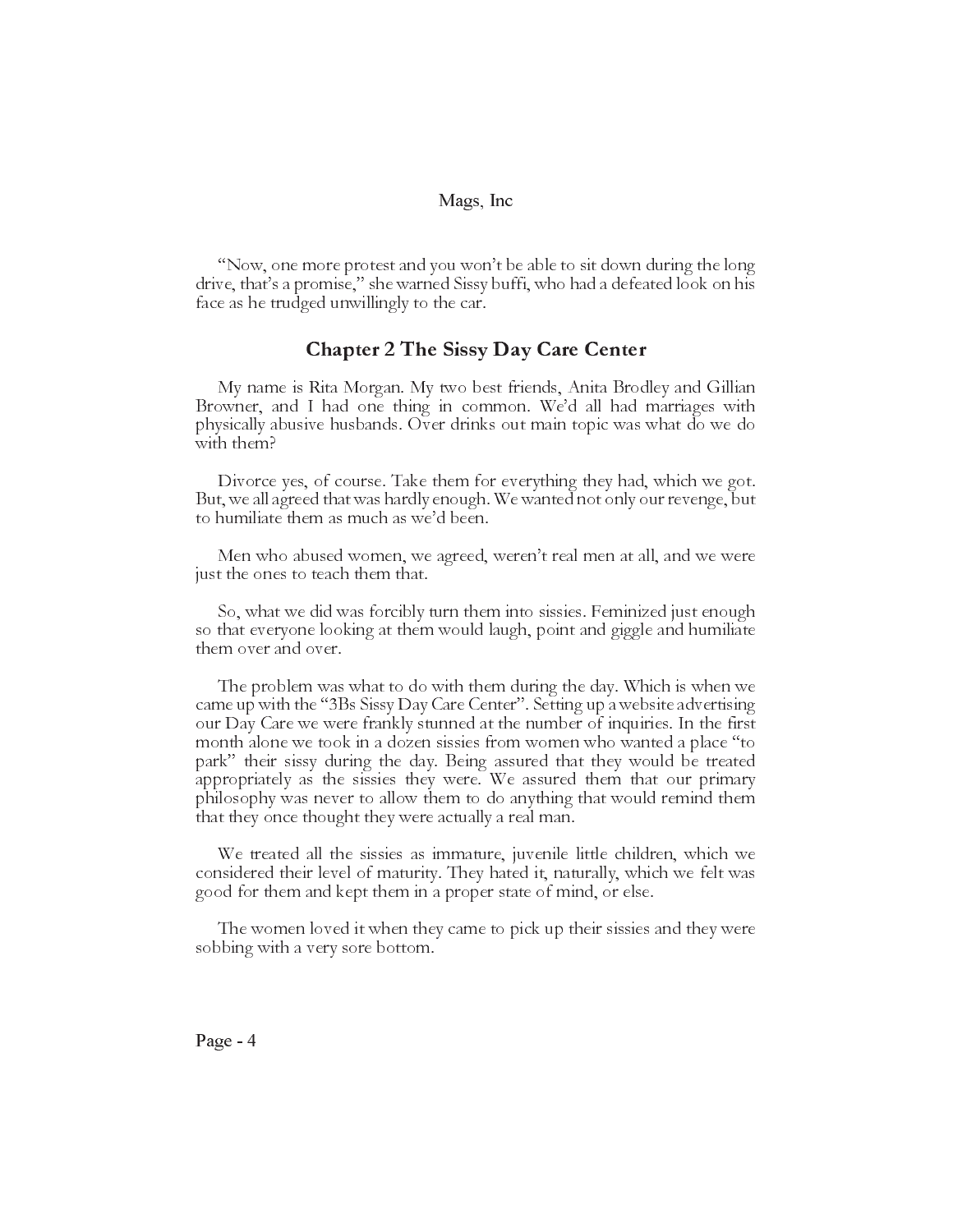

Page - 5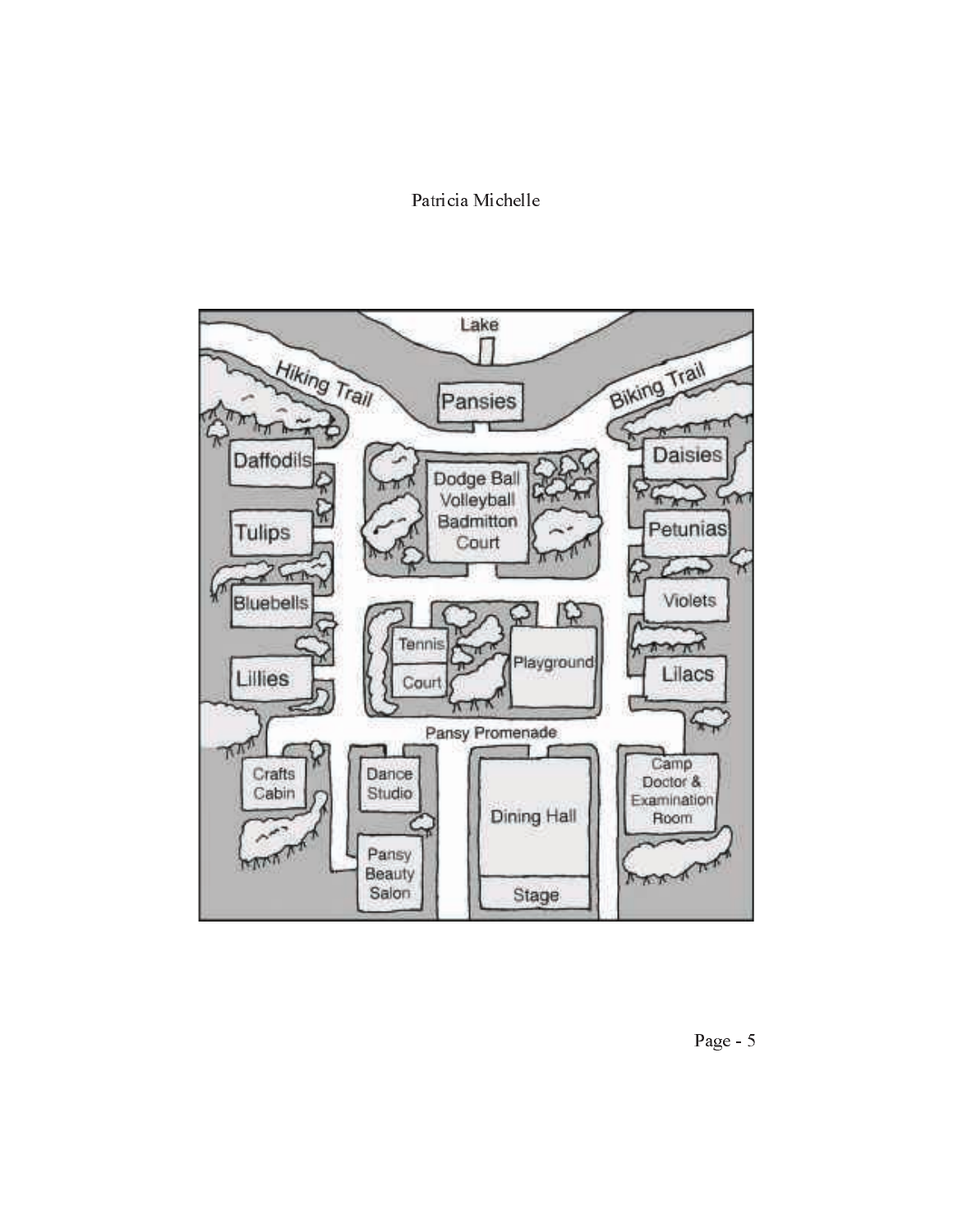## Chapter 3 Camp Pansy

The idea for a summer camp for sissies arose from a couple of women. One asking if there was some way we could keep her sissy for a couple weeks while she went on vacation with her latest stud. For the same reason another woman asked if we could keep her sissy, "For like a month, maybe even two, just to get him out of my hair for the summer."

This is how it came to fruition. Anita has a twelve year old niece she'd picked up at the end of summer from a girl's camp called, "Camp Flowers For Girls." She said the girl loved it but it was too bad it was being put up for sale.

The next day the three of us went to take a look. Immediately we saw it's potential. It had nine cabins with names of flowers like Daffodil, Iris, Daisy Marigold and so on. All painted and decorate the color of the flower.

Within two week we were the new owners. The word "Pansy" caught our fancy, so we renamed it "Camp Pansy." An environment where sissies became Pansies with one goalTo treat them as the Pansies we intended to make them.

Each cabin held eight Pansies. so we had space for 64 Pansies, with the Pansy cabin reserved for our naughtiest Pansies.

I have to tell you we had the most hysterical time coming up with the most humiliating uniforms for our Pansies. Not to be outdone we spent days on a curriculum and activities perfect for Pansies. Then is was on to a day by day schedule and then an hour by hour daily schedule.

I would play the part of the camp's Headmistress. Anita would be in overall charge of the Pansies on a daily basis, and Gillian, who was a registered nurse at one time, would be our camp Doctor. We decided that each cabin would have a head Pansy Counselor, a Pansy Counselor, and two assistant cabin counselors.

When we thought we were ready we couldn't believe the response we received. within a couple of weeks we'd signed up eighteen of our day care sissies. And within a month we not only had a full compliment of 64 pansies, but more than a dozen on a waiting list. All despite the outrageous fees we charged.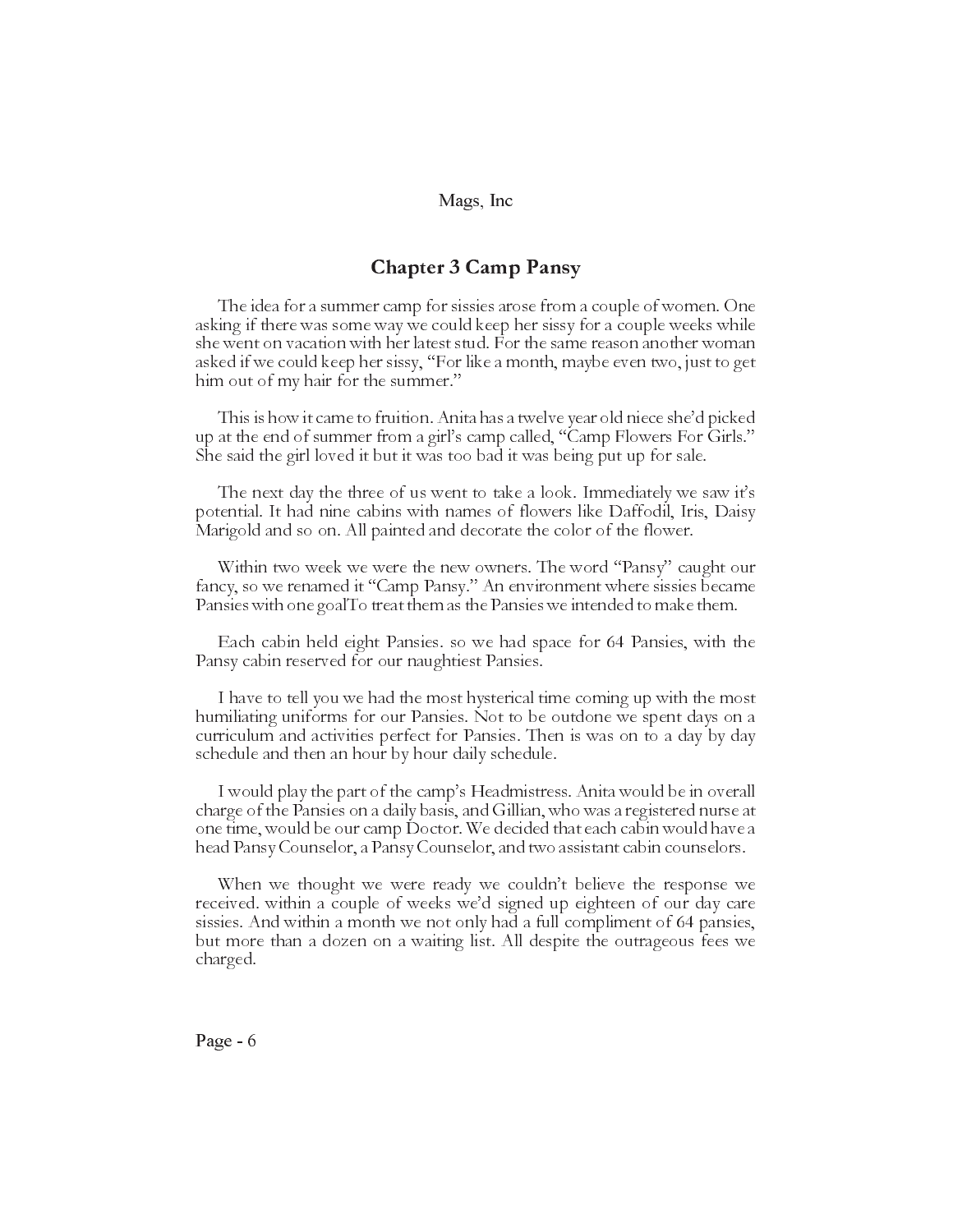When it was Camp Flowers they charged \$850 for the three month summer. We charged \$6,000, plus \$2,000 for their uniforms. Not one woman blinked. They were all rich, and as one woman laughingly remarked, "Who cares what it costs, I have all his money which is paying for it.

What was most amusing is that we'd contacted a local junior college and convinced them to give our cabin counselors credit for their summer work.

## Chapter 4 Check-in time

Anita, Gillian and I enjoyed greeting our Pansies in person. We loved the forlorn, defeated look on the ones returning for their second summer like Lexus Taylor's Sissy Buffie. He reluctantly stumbled out of the car as she yanked on his leash.

"Hi Lewes, so you're off to the Greek Islands with some new stud I understand," I said.

"Oh God, yes. I can't wait to drop Buffie off. I'm going in Tom's private jet and as soon as we take off across the Atlantic he'll be ripping my clothes off. We'll undoubtedly fuck all the way across. Christ, he has to be hung like a moose," she exclaimed, paying no attention to Buffie pathetic sobs.

"So, how has Buffie been since last summer? Any problem areas we'll need to deal with?" I asked.

No real complaints, Martha keeps him busy with his chores, sissy activities and basically out of my hair. The only thing is, well, his lockies are getting a little same old, same old. And you really need to work on his Ballet. He's still so clumsy and can't seem to stay on his toes for any length of time, especially when he tries to twirl. He usually ends up on the floor. It's really embarrassing when it's in front of my guest," she proclaimed.

"As to the first, as he's now classed as an intermediate Pansy his pleasers will be upgraded from two to four," I stated, pleased with the pansies dismayed gasp.